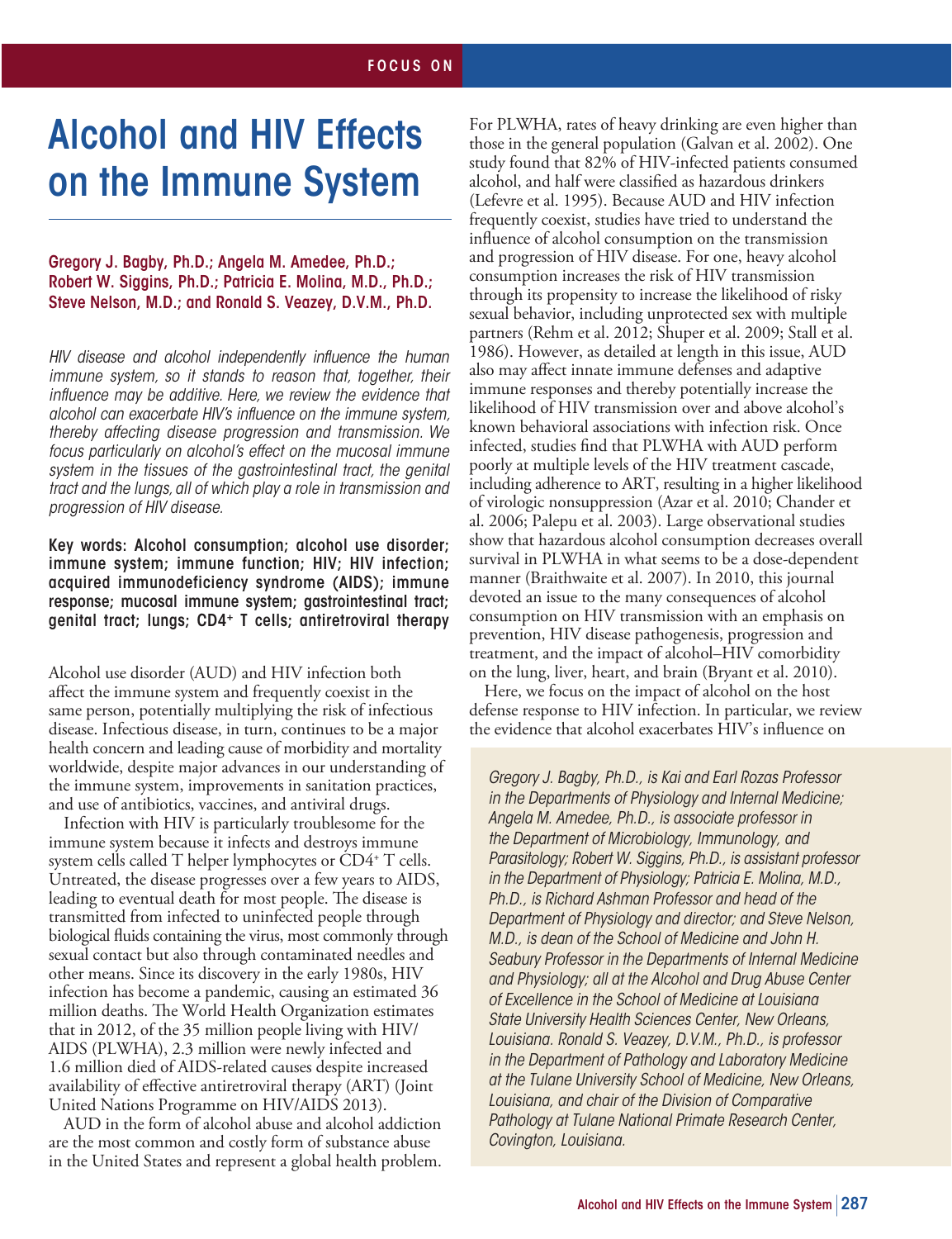the immune system and affects disease progression and transmission. In particular, we discuss alcohol's effect on the mucosal immune system in the tissues of the gastrointestinal tract, the genital tract, and the lungs, all of which play a role in transmission and progression of HIV disease.

### Does Alcohol Interact With HIV?

Alcohol's effect on the immune system already is complex, but it is made even more complex in the context of HIV disease. Alcohol either can be immunosuppressive or immune activating for the cells of the innate and adaptive immune systems (Molina et al. 2010; Szabo et al. 2009). Intoxicating doses of alcohol generally are immunosuppressive, which can lead to an increase in the incidence and severity of infections, especially pneumonia (Szabo et al. 2009; Zhang et al. 2008), and could result in increased secondary infections in HIV-positive patients. In contrast, chronic alcohol consumption can be immune activating, causing chronic inflammation and oxidative stress resulting in conditions such as alcoholic liver disease, acute respiratory distress syndrome, and muscle wasting.

Studies that directly examine the interaction between alcohol and HIV disease related to the immune system have found mixed results (Bagby et al. 1998; Hahn et al. 2010). Early studies by Basgasra and colleagues (1993) administered alcohol to people uninfected with HIV then isolated peripheral blood mononuclear cells from their blood and infected the cells with HIV. The alcohol increased HIV replication. In similar experiments, Cook and colleagues (1997) also observed this response but only in lymphocytes from a subset of individuals. Other early studies suggested that AUD accelerated disease progression. For example, Fong and colleagues (1994) reported that a user who heavily abuses alcohol rapidly progressed to AIDS shortly after seroconversion. That said, evidence of alcohol's influence on blood CD4+ T cell counts in HIV-positive patients is mixed. For example, Pol and colleagues (1996) observed improved CD4+ cell counts after HIV-positive alcoholic patients who were not receiving ART stopped drinking. However, a recent study did not see an association between alcohol consumption and a change in CD4+ cell counts over time in the absence or presence of ART (Conen et al. 2013). And in a cross-sectional study of 325 participants, daily alcohol use did not statistically correlate with lower CD4+ cell counts among patients taking or not taking ART (Wu et al. 2011). In contrast, Baum and colleagues (2010) found that frequent alcohol users treated with ART were more likely to show a decline in CD4<sup>+</sup> cell counts independent of baseline CD4<sup>+</sup> cell count or HIV load. Likewise, this study revealed an increased likelihood of declining CD4+ cell counts in patients not on ART. Samet and colleagues (2007) also observed lower CD4+ cell counts in HIV patients not on ART, but heavy alcohol consumption by subjects on ART was not associated with lower CD4<sup>+</sup> cell counts. A French study (Carrieri et al. 2014) following HIV infected

subjects with access to ART found that low alcohol consumption, defined as less than 10 grams per day, was associated with higher CD4<sup>+</sup> cell counts when compared with abstainers. In addition, participants in this study who were categorized as moderate alcohol consumers had CD4+ cell counts similar to abstainers. These investigators suggested that low alcohol consumption might be a proxy to healthier behaviors encompassing things like diet and exercise.

Reports on the effect of alcohol on viral load in patients on antiretroviral therapy also vary among studies. One study (Wu et al. 2011) found higher viral loads in HIV patients on ART who consume alcohol, whereas another study (Samet et al. 2007) did not. Patients who consume alcohol may have lower adherence to ART, resulting in higher levels of viremia (Baum et al. 2010). These higher viral loads, in turn, make patients more infectious during unprotected sex with uninfected partners, which becomes more likely when patients drink (Kalichman et al. 2013).

Epidemiological studies conducted prior to the use of ART failed to identify an effect of alcohol abuse on HIV disease progression (Coates et al. 1990; Kaslow et al. 1989). However, these studies faced many methodological obstacles, including difficulties obtaining accurate measures of alcohol use patterns and problems controlling for confounding factors such as variations in the HIV strain, patient age, demographics, ethnicity, time since infection, comorbidities, medication side effects, and a host of environmental influences. Researchers have gotten around these methodological issues by creating an animal model of HIV disease using simian immunodeficiency virus (SIV) in rhesus macaque monkeys (see textbox, "An Animal Model for Conducting Controlled Studies").

#### Alcohol, HIV, and the Mucosal Immune System

Many of the SIV studies examining the connection between alcohol, HIV, and the immune system have focused on the mucosal immune system, consisting of cells that reside in the tissues lining various parts of the body, particularly the gastrointestinal tract, genital tissue, and the lung. These areas represent a critical if not primary site of HIV infection. Further, converging evidence suggests that AUD influences mucosal tissue in a way that potentially increases HIV disease transmission and adversely affects disease pathogenesis, resulting in accelerated disease progression.

### The Gastrointestinal Mucosal Immune System

#### *Pathogenesis of Alcohol and HIV Infection*

Both alcohol and HIV infection have profound and often overlapping adverse effects on the integrity and immunology of the gastrointestinal tract. It is now known that the intestinal tract plays a major role in the pathogenesis of HIV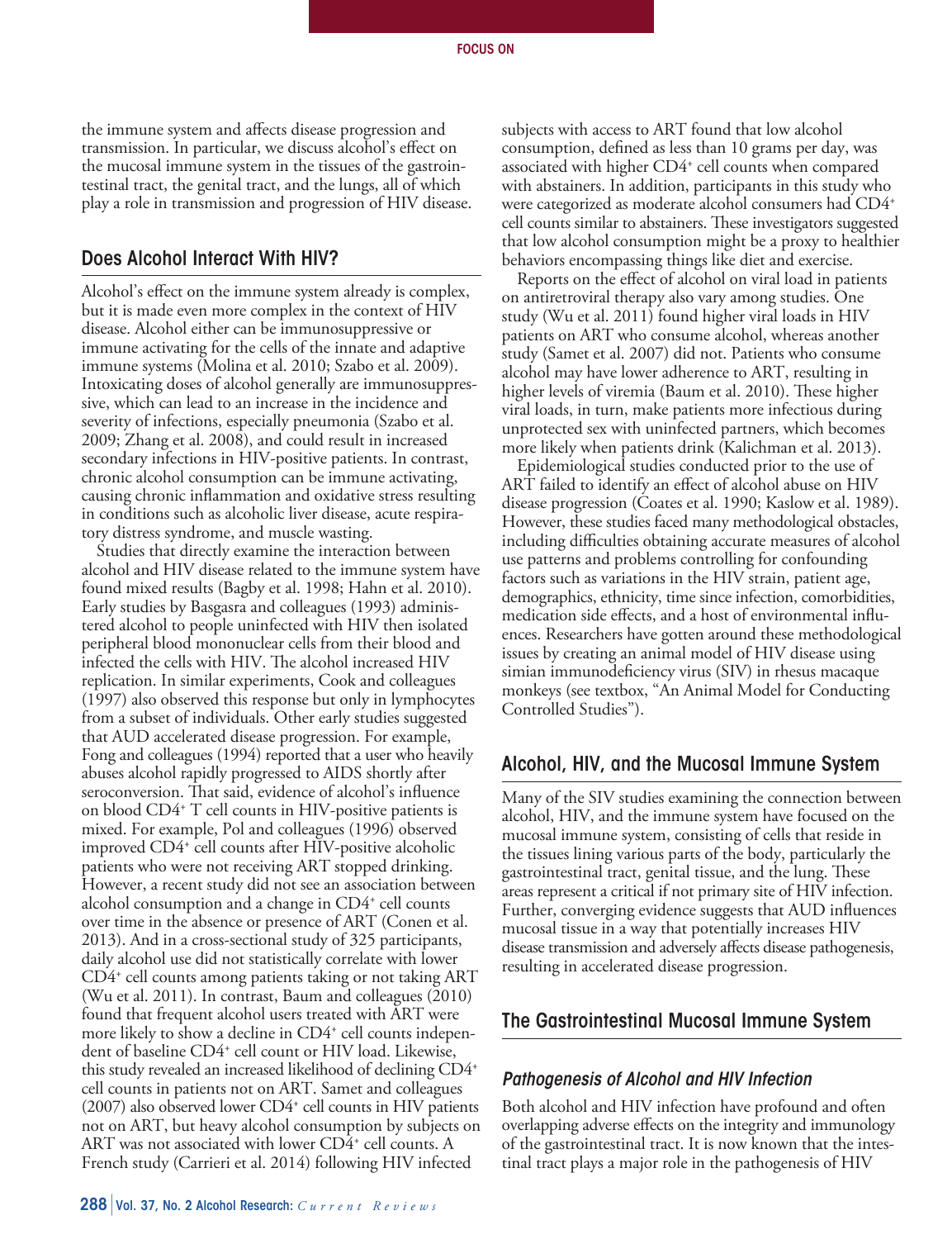# An Animal Model for Conducting Controlled Studies

To conduct more controlled studies of alcohol's biological effects on HIV disease, researchers have turned to studies in rhesus macaque monkeys infected with simian immunodeficiency virus (SIV), a credible animal model of HIV disease (Bagby et al. 1998). Discovered in the 1980s, SIV is structurally, biologically, and genetically related to HIV. Like HIV, it enters host cells through CD4+ surface proteins and causes CD4+ T cell depletion, resulting in immunodeficiency that progresses to an AIDS-like state with opportunistic infections, muscle wasting, and neurological problems. This model provides many experimental advantages to studies in humans. It allows researchers to:

- Control the timing of infection, the route of infection, the dose of SIV, and the strain of SIV;
- Control the dose and timing of alcohol delivery prior to and during infection;
- Control the experimental variables such as nutrition, drug delivery, and behavior;
- Perform longitudinal studies from the earliest events through end-stage disease as a result of shortened duration relative to the clinical course in people living with HIV/AIDS (PLWHA) (median survival is less than 1 year with pathogenic strains of SIV); and
- Perform studies in either the absence or presence of antiretroviral therapy (ART).

With regard to alcohol delivery, in our alcohol–SIV model, we provide rhesus macaques (Macaca mulatta) with a nutritionally balanced primate chow supplemented with fruit and ad libitum water. Starting 3 months prior to inoculation with SIV and continuing for the duration of the study, the macaques receive either

ethanol or sucrose via a gastric catheter (Bagby et al. 2003). This alcohol delivery approach is chosen to ensure each animal receives similar alcohol doses and achieves similar circulating alcohol concentrations. We use two alcohol delivery protocols to simulate chronic binge alcohol (CBA) consumption: 5-hour infusion sessions 4 days per week, or halfhour infusion sessions 7 days per week. Individual doses are adjusted to achieve an intoxicating plasma alcohol concentration of 0.23 to 0.27 percent measured 2 hours after initiating alcohol delivery in the daily protocol and 5 hours after initiating alcohol delivery in the 4-day-per-week protocol. These protocols model heavy chronic binge alcohol consumption, which is the most common pattern of excessive alcohol use in the United States (Centers for Disease Control and Prevention 2012). With both protocols, animals received 13 to 14 g of alcohol per kilogram per week. Animals are inoculated with SIV either intravenously or intrarectally. As a rule, SIV infection leads to a peak viral load after about 2 weeks, which then decreases over the next few weeks to a steady-state termed viral "set point." A high viral set point indicates that an animal will progress more rapidly to end-stage disease compared with animals with low viral set points (Staprans et al. 1999).

Overall, studies of this kind find that CBA increases virus production in tissue and plasma of SIV-infected animals (Bagby et al. 2006; Kumar et al. 2005; Nelson et al. 2013; Poonia et al. 2005). In two separate studies (Bagby et al. 2006; Nelson et al. 2013), CBA/SIV infected rhesus macaques had higher viral set points than sucrose controls, and progressed faster to end-stage disease with a median survival time of 374 versus 900 days, respectively (Bagby et al. 2006). As expected, blood CD4+ lymphocyte

numbers decreased during SIV infection but did not differ between CBA and sucrose-treated animals. Another study, however, found a positive correlation between plasma viral load and blood CD4+ lymphocytes (mostly naïve T cells) in CBA but not sucrose-treated animals (Pahar et al. 2013).

These studies allow us to ask specific questions about the connection between alcohol, HIV disease, and the immune system and how those connections may influence the transmission and progression of HIV disease.

#### References

Centers for Disease Control and Prevention (CDC). Vital signs: Binge drinking prevalence, frequency, and intensity among adults: United States, 2010. *MMWR: Morbidity and Mortality Weekly Report* 61:14–19, 2012.

Bagby, G.J.; Stoltz, D.A.; Zhang, P.; et al. SIV infection, alcohol and host defense. *Alcoholism: Clinical and Experimental Research* 22:193S–195S, 1998.

Bagby, G.J.; Stoltz, D.A.; Zhang, P.; et al. The effect of chronic binge ethanol consumption on the primary stage of SIV infection in rhesus macaques. *Alcoholism: Clinical and Experimental Research* 27:495–502, 2003.

Bagby, G.J.; Zhang, P.; Purcell, J.E.; et al. Chronic binge ethanol consumption accelerates progression of simian immunodeficiency virus disease. *Alcoholism: Clinical and Experimental Researc*h 30:1781–1790, 2006.

Kumar, R.; Perez-Casanova, A.E.; Tirado, G.; et al. Increased viral replication in simian immunodeficiency virus/simian-HIV-infected macaques with selfadministering model of chronic alcohol consumption. *Journal of Acquired Immune Deficiency Syndromes* 39:386–390, 2005.

Nelson, S.; Happel, K.I.; Zhang, P.; et al. Effect of bacterial pneumonia on lung simian immunodeficiency virus (SIV) replication in alcohol consuming SIV-infected rhesus macaques. *Alcoholism: Clinical and Experimental Research* 37:969–977, 2013.

Pahar, B.; Amedee, A.M.; Thomas, J.; et al. Effects of alcohol consumption on antigen-specific cellular and humoral immune responses to SIV in rhesus macaques. *Journal of Acquired Immune Deficiency* Syndromes 64:332–341, 2013.

Poonia, B.; Nelson, S.; Bagby, G.J.; et al. Chronic alcohol consumption results in higher simian immunodeficiency virus replication in mucosally inoculated rhesus macaques. *AIDS Research and Human Retroviruses* 21:863–868, 2005.

Staprans, S.I.; Dailey, P.J.; Rosenthal, A.; et al. Simian immunodeficiency virus disease course is predicted by the extent of virus replication during primary infection. *Journal of Virology* 73:4829–4839, 1999.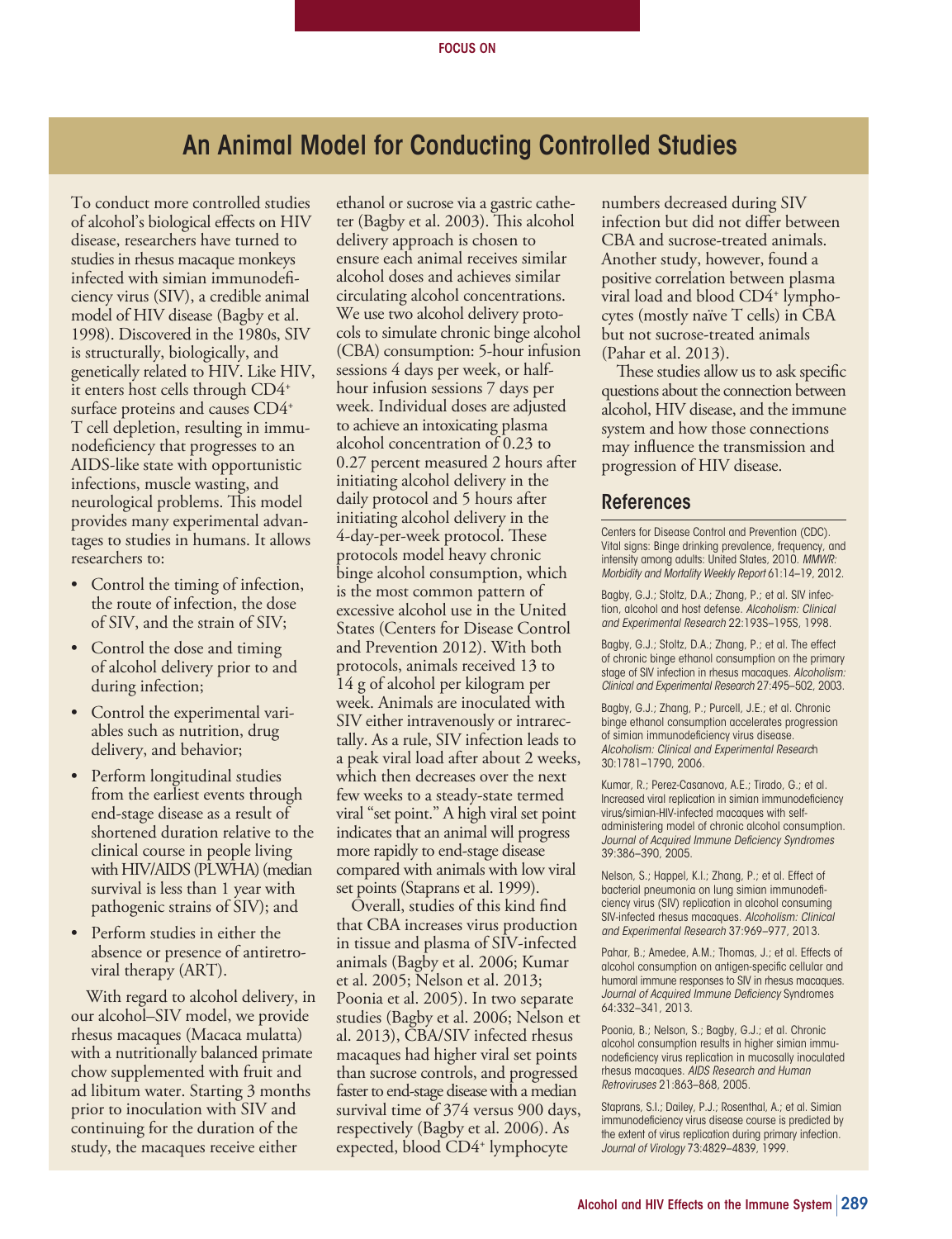infection throughout all stages of infection, and increasing evidence suggests alcohol exacerbates many of these effects. Because examining intestinal immune responses in humans is difficult, determining the biologic effects of alcohol and HIV infection requires carefully controlled studies in relevant animal models.

Early studies in the SIV model demonstrated that, regardless of the route of infection, the intestinal tract is the primary target for SIV replication, amplification, and marked CD4+ T cell depletion in the earliest stages of infection (Veazey et al. 1998). These studies have been confirmed in HIVinfected humans (Brenchley et al. 2004; Mehandru et al. 2004), and the role of the gastrointestinal tract has since been a major focus of HIV research (Sandler et al. 2012). Indeed, research shows that, within the first few days of HIV infection, the virus rapidly infects and eliminates most of the CD4+ T cells in the intestinal tract (Sandler et al. 2012). Because the gastrointestinal tract contains most of the lymphocytes in the body, this represents a profound loss of total CD4+ T cells in the body (Douek 2007; Picker 2006). To best understand the interaction of alcohol and HIV on the intestinal immune system, we must first briefly explain the structure and compartmentalization of immune tissues in the gut. A more in-depth description of the gastrointestinal tract and a review of its immune system, also known as the gut-associated lymphoid tissue (GALT), is described by Hammer and colleagues, in this issue.

GALT comprises both specialized regions of lymphoid tissues, called Peyer's patches, and more diffuse lymphoid tissues scattered throughout the layer of the intestinal wall called the lamina propria. The specialized regions provide immune surveillance for the intestines and tend to initiate the gastrointestinal immune response. There is an even larger pool of differentiated T cells, called CD4+CCR5+ T cells, and plasma cells diffusely scattered throughout the intestine's lamina propria that serve as the "effector" arm of the intestinal immune system, actively battling antigens first encountered by the Peyer's patches (Mowat et al. 1997).

HIV/SIV infection targets and eliminates these activated effector CD4<sup>+</sup>CCR5<sup>+</sup> T cells, which are crucial for providing help for essentially all major innate and adaptive immune responses in the gut including cytotoxic functions, cytokine regulation, and controlling the production and secretion of immunoglobulins, particularly IgA (Xu et al. 2013). The viruses also selectively and rapidly infect and eliminate key subsets of CD4+ T cells that recent research shows are critical for the gastrointestinal immune response. Specifically, HIV and SIV target CD4+ T cells that produce interleukin (IL)-17 (Th17) or IL-22 (Th22) (Brenchley et al. 2008; Cecchinato et al. 2010), which seem to be crucial for regulating innate immune responses, especially the development and maintenance of the GALT (Ouyang et al. 2008; Paiardini 2010). These findings suggest that selective targeting and elimination of key subsets of CD4+ T cells in the intestine by HIV/SIV can have a profound influence on intestinal barrier function and adverse effects on both

T- and B-cell responses in the gut (Klatt et al. 2010). Because alcohol also disrupts intestinal barriers and reduces Th17 cells (Asquith et al. 2014), it is likely that alcohol use in HIV patients results in even greater levels of intestinal barrier damage, leading to the leakage of intestinal microbes outside of the intestines—what is called "microbial translocation" which can lead to inflammation and infections.

#### *Microbial Translocation in Alcohol and HIV*

Both alcohol consumption and HIV/SIV infection seem to disrupt the intestinal lining, disrupt intestinal barrier function, and lead to microbial translocation. Indeed, both short- and long-term alcohol consumption can cause intestinal barrier permeability and movement of luminal bacterial antigens into systemic circulation through the blood, resulting in chronic inflammation and eventually liver damage (Elamin et al. 2013; Parlesak et al. 2000). Research also finds microbial translocation in the blood of HIV patients and SIVinfected macaques in the absence of alcohol as evidenced by the presence of lipopolysaccharide (LPS) endotoxins (Brenchley et al. 2006*b*; Klatt et al. 2010; Sandler et al. 2012). In fact, bacteria leaking through damaged intestinal barriers as a result of HIV-induced destruction of the key regulatory CD4+ T cells seems to be responsible for the systemic immune activation that is a hallmark of HIV infection (Brenchley et al. 2006*b*; Klatt et al. 2010; Sandler et al. 2012) and is a better predictor of HIV disease than plasma viral loads (Deeks et al. 2004). Indeed, levels of systemic activation appear to play a major role in the susceptibility to infection (Giorgi et al. 2002; Klatt et al. 2010, 2013) and disease progression (Deeks et al. 2004; Klatt et al. 2010).

Together, these findings suggest that the adverse effects of alcohol and HIV infection on microbial translocation may be additive. In addition, the inflammation and epithelial cell barrier damage that alcohol and its byproducts inflict on the intestinal mucosa (Elamin et al. 2013) may result in greater levels of mucosal and systemic immune activation, rendering patients more vulnerable to HIV transmission.

#### *Microbial Flora and Innate Mucosal Immunity in HIV and Alcohol Abuse*

It is increasingly clear that the intestinal microflora play a role in the health of the gastrointestinal immune system. Research clearly shows that alcohol use alters the normal intestinal microflora, leading to intestinal damage and increased levels of LPS leaking into the blood where it circulates throughout the body (Elamin et al. 2013). Together, this suggests that alcohol use in HIV patients may influence the rate of intestinal T cell turnover and innate mucosal immune responses.

As with microbial translocation, the combination of HIV and alcohol may have an additive effect on the intestinal microbiome. HIV infection alone is associated with changes in the intestinal microbiome of infected patients, and those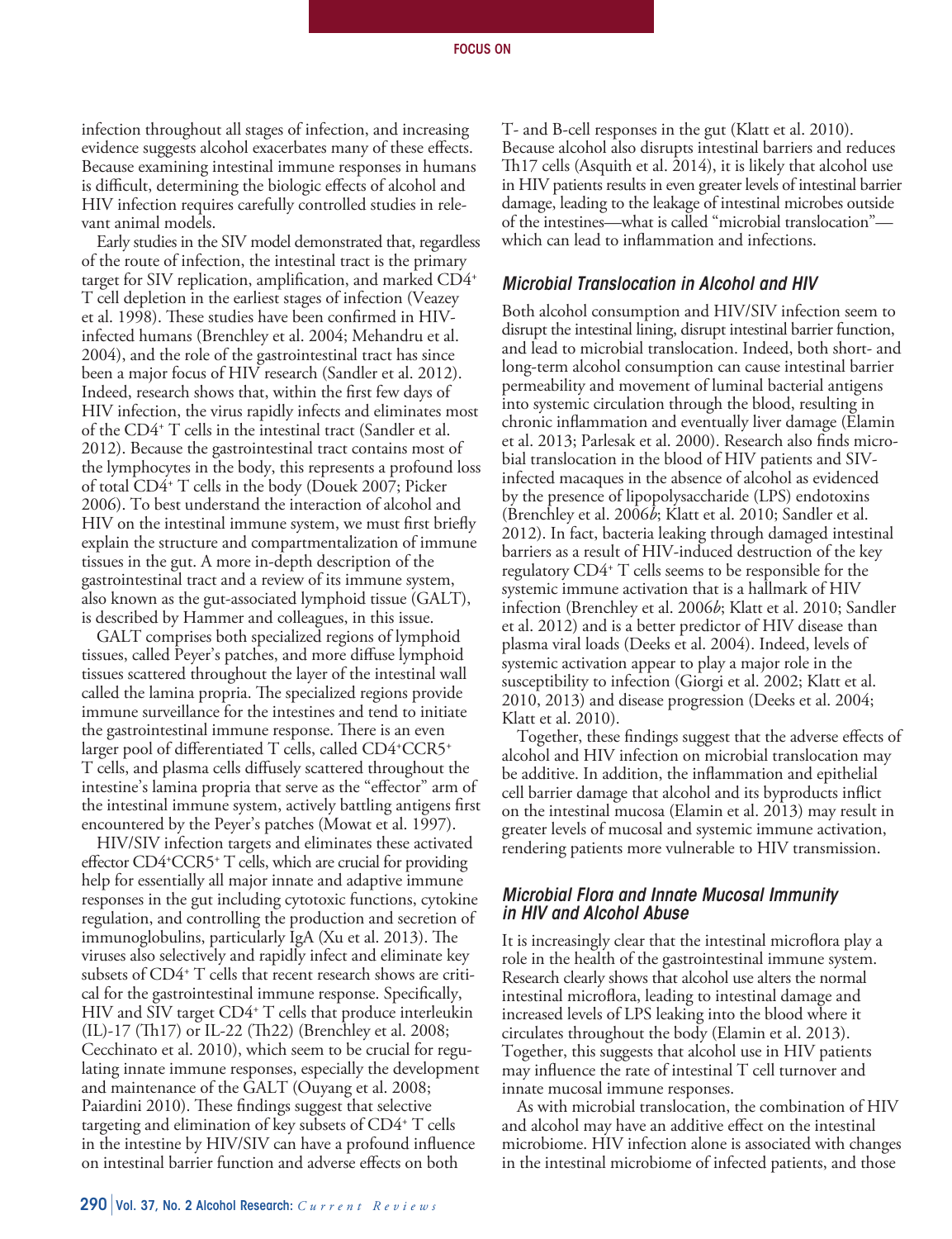changes may be linked to HIV-induced alterations in the mucosal immune system (McHardy et al. 2013; Saxena et al. 2012). Although less studied, the combined effects of alcohol use and HIV infection are likely to induce marked changes in the intestinal microflora, and the innate immune responses in the gut, which should be a focus of future studies.

#### *Intestinal T Cell Turnover in HIV Infection*

As suggested in the preceding sections, SIV and HIV infection lead to chronic immune activation, which creates a pro-inflammatory "cytokine storm." This storm recruits and activates additional CD4+ T cells into mucosal tissues, providing the virus with a continuous supply of activated memory CD4+ T cells to infect (Mogensen et al. 2010; Wang et al. 2013). Continued activation, recruitment, and turnover of these viral target cells in damaged mucosal tissues may provide the "fuel" for continued viral replication and persistence in the gut. Indeed, it is increasingly clear that the intestinal tract is one of the major reservoirs for viral persistence of SIV in macaques (Ling et al. 2010) and of HIV in humans, even those on antiretroviral therapy (Avettand-Fenoel et al. 2011; Poles et al. 2006). One study found that alcohol increases the percentages of memory CD4+ T cells in the gut, suggesting that alcohol use may increase turnover of viral target cells in intestinal tissues (Poonia et al. 2006). Although the mechanisms behind this still are under investigation, it is possible that repetitive damage to the intestinal epithelium by alcohol may simply result in chronic inflammation, which recruits these T cells to the intestine through the above pathways. Thus, alcohol use in HIV infection may result in increased turnover of viral target cells in the intestine, which may partially explain why macaques infected with SIV have significantly higher levels of viremia in primary SIV infection (Bagby et al. 2006; Poonia et al. 2005).

 Although more studies are needed to define the mechanisms involved, it is increasingly clear that HIV and alcohol use may have synergistic pathology, resulting in greater rates of disease progression in HIV patients, fueled by the loss of intestinal mucosal cells and chronic immune activation due to microbial translocation. Because many of these same processes may also occur in rectal and genital mucosal tissues, HIV and alcohol use may interact similarly to increase susceptibility to HIV infection and early replication following sexual transmission, a proposition we examine below.

#### *Alcohol and HIV Transmission via the Genital Tract*

While HIV can be transmitted several ways, the primary method of transmission is through sexual contact. As such, it is critical to understand how AUD affects virus levels in genital fluids and the mucosal environment of the genital tract and rectum and how that may alter innate and adaptive immune responses and facilitate HIV transmission as well as susceptibility to infection. HIV levels present in the inoculating fluid—typically seminal or vaginal fluids—is a

key factor in transmission of the virus from an infected individual to a noninfected host and typically is associated with HIV levels in the blood (Cohen et al. 2011). Because chronic alcohol abuse has been associated with increased plasma viral loads and more rapid disease progression (Baum et al. 2010; Rompalo et al. 1999), this population presents an increased risk for transmission. In female subjects, studies also have linked recent alcohol use with higher levels of virus in genital fluids when controlling for plasma HIV loads (Homans et al. 2012; Theall et al. 2008). These observations suggest that higher levels of HIV replication may occur in genital tissues of women that use alcohol, further increasing the potential for transmission. Similar studies in men have not been done.

Along with possibly promoting viral transmission, studies indicate that alcohol use by people who are uninfected may make them more susceptible to infection. In sexual transmission, HIV is acquired across the penile, vaginal, cervical, or rectal mucosa, and the integrity of the epithelial barrier and the innate defenses within these microenvironments provide the critical first lines of defense against HIV. The risk of HIV infection increases with increased inflammation within these local mucosal environments, likely as a result of the influx of HIV-susceptible cells and a potential breach in the epithelial barrier (Cohen 2004). Although no studies have examined in humans whether alcohol abuse can increase biological susceptibility to HIV infection, we recently found that chronic binge alcohol exposure that included intoxication at the time of exposure increased susceptibility to SIV infection (Amedee et al. 2014).

Studies have not directly evaluated the effects of chronic alcohol abuse on the genital mucosal environments. However, as detailed above, alcohol increases inflammation and the density of target CD4+ T cells in the upper gastrointestinal tract, making it feasible that it causes similar changes in barrier integrity and lymphoid cell levels in the lower areas of the gastrointestinal tract, which could facilitate HIV entry across the rectal mucosa. Chronic alcohol use may similarly affect the genital mucosa of the penis, vagina, and cervix through changes in target cell distribution and alterations of the innate defenses within the microenvironment. The early virus–host interactions following sexual exposure to HIV have been characterized most extensively in models of the female genital tract, and these studies describe rapid diffusion and penetration of the virus through the vaginal epithelium, followed by the formation of an initial focus of infected cells in submucosal tissues (Carias et al. 2013). These virus-infected cells move to draining lymph nodes, allowing the virus to spread systemically through the body (Li et al. 2009). Research has identified several innate factors in the vaginal compartment as critical first lines of defense in limiting HIV infection, including epithelial barrier integrity and antiviral proteins in vaginal fluids (Anderson et al. 2014; Cole 2006). In addition, the microbial flora of the vagina can directly influence these innate defenses by altering the function and integrity of the epithelial barrier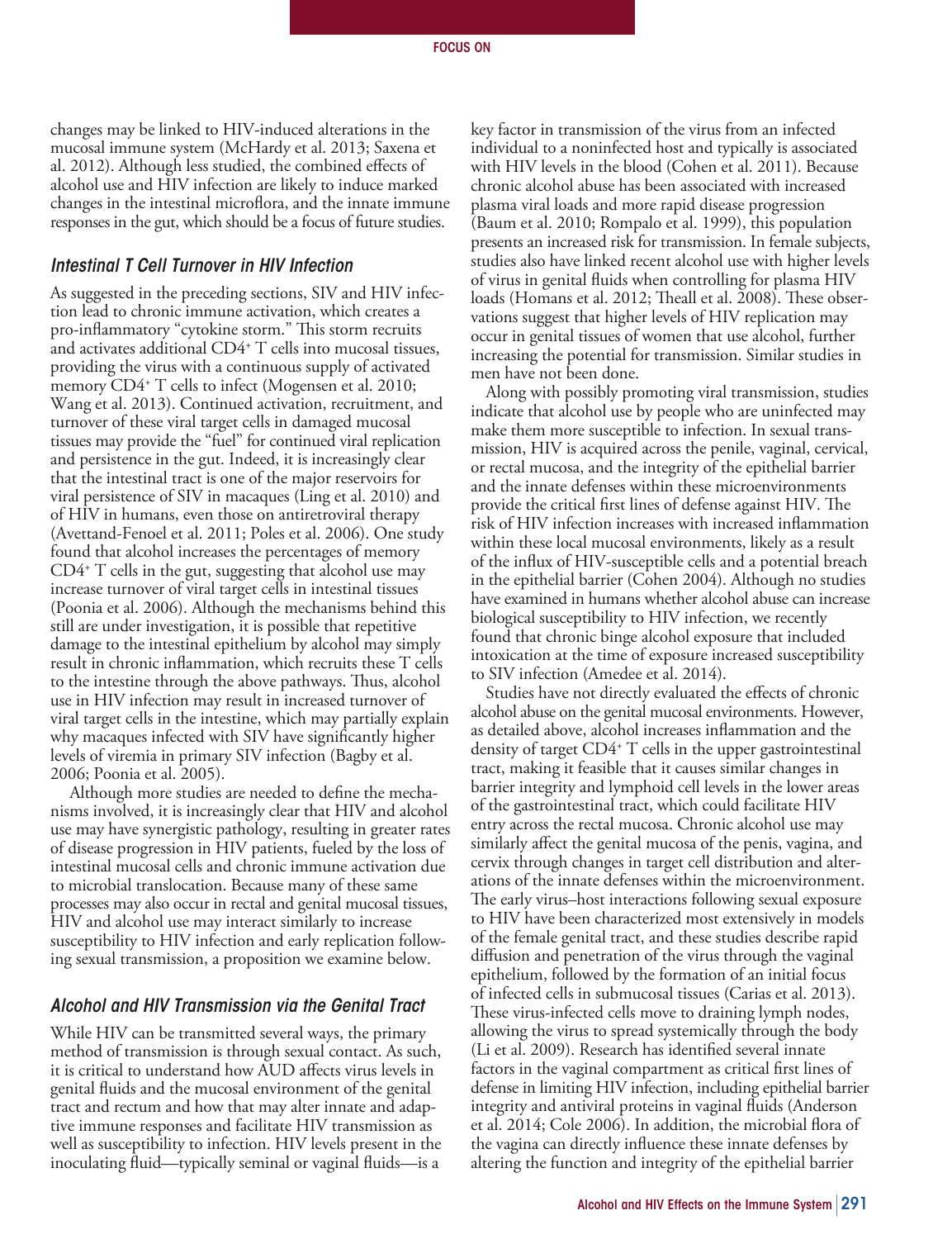and by influencing the inflammatory state of the compartment (Mirmonsef et al. 2012; Rose et al. 2012). Bacterial vaginosis, an infection characterized by an imbalance in the normal bacterial balance in the vagina and the absence of lactobacillus species in vaginal flora, has previously been associated with increased risk of HIV acquisition (Mirmonsef et al. 2012). In one study, women who reported alcohol use were less likely to have lactobacillus species present in their vaginal flora, leading to a flora consistent with that of bacterial vaginosis (Baeten et al. 2009).

Clearly, researchers need to conduct more directed studies to further define the specific alcohol-induced changes that alter innate defenses of the mucosal environments and that lead to an increased risk for HIV infection. As the numbers of HIV-infected persons continues to rise, it will become increasingly important to understand how chronic alcohol abuse affects genital virus expression and thus the risk of

transmission. Additionally, the effects of alcohol on the genital microenvironment are important considerations in the development of pre-exposure prophylactic approaches. Alcoholinduced changes in microbial flora of the gut and vaginal compartments as well as changes to the epithelial barrier and innate defenses may alter the efficacy of antiviral approaches.

#### Alcohol, HIV, and the Lung

The overlap between HIV and alcohol continues in another mucosal tissue—the lung. Both HIV and alcohol increase susceptibility to opportunistic infections, in particular, infection with bacteria that cause pneumonia. It is well established in humans and animal models that the immunosuppression caused by HIV infection frequently leads to pulmonary infections and that alcohol abuse impairs lung host defenses, resulting in a higher incidence and severity of

## Alcohol's Influence on Wasting Disease

Loss of muscle mass and what is called "wasting disease" is one hallmark of HIV in humans and SIV in rhesus macaques. Several studies suggest that chronic binge alcohol consumption (CBA) exacerbates this connection between muscle mass and SIV in part by triggering immunerelated molecules. Although CBAand sucrose-treated animals continued to gain weight and had comparable body weights during the first 300 days after SIV infection (Bagby et al. 2006), a closer evaluation of body composition revealed subtle but significant differences (Molina et al. 2006). For one, weight loss was a more common reason for euthanasia in alcohol-treated compared with sucrose-administered animals (Bagby et al. 2006; Molina et al. 2008), and muscle wasting was more pronounced in alcohol-consuming animals (Molina et al. 2008).

Chronic excessive alcohol consumption, even in the absence of SIV or HIV infection, alters the nutritional state, micronutrient availability, and tissue growth factor expression and activity (Molina et al. 2014). Indeed, approximately 50

percent of alcoholics show signs of alcoholic myopathy resulting from decreased muscle protein synthesis and accelerated breakdown of muscle proteins (Lang et al. 1999; Pacy et al. 1991; Preedy et al. 1994; Reilly et al. 1997; Teschner et al. 1988). Studies in SIV-infected rhesus macaques exposed to alcohol show that alcoholmediated effects on muscle wasting are multifactorial, including decreased total caloric intake, altered nutrient selection, decreased nitrogen intake, and localized skeletal muscle inflammation and oxidative stress, which lead to a greater decrease in lean body mass and increase the incidence of AIDS (Molina et al. 2006, 2008).

Research in CBA/SIV macaques has begun to tease apart what is happening at the molecular and genetic level to breakdown the proteins that make up muscles and thereby decrease body mass. Simply put, within the skeletal muscle of CBA/SIV macaques there exists a molecular milieu that promotes the breakdown and inhibits the construction of new muscle.

The promotion of muscle breakdown seems to be regulated by the

"ubiquitin-proteasome system (UPS)," which turns on any time muscles begin breaking down proteins because of conditions such as infections, burn injuries, fasting, and cancer (Fang et al. 1995; Hasselgren 1999; Llovera et al. 1994). The UPS is controlled by various molecules of the immune system, including glucocorticoids, catecholamines, and proinflammatory cytokines (Costelli et al. 1995; Price et al. 1994; Tiao et al. 1996). The genes encoding this system are stimulated in the skeletal muscle of emaciated AIDS patients (Llovera et al. 1998). In addition, studies in terminal stage SIV-infected rhesus macaques have shown a number of molecular markers related to muscle degradation, including significant increases in mRNA levels related to UPS, suppression of molecules such as insulin that promote muscle growth and increases in immune system molecules that promote inflammation (Molina et al. 2006, 2008). Similar imbalances in growth factors and pro-inflammatory molecules have been associated with wasting in AIDS patients (Franch et al. 2005; Nguyen et al. 1998).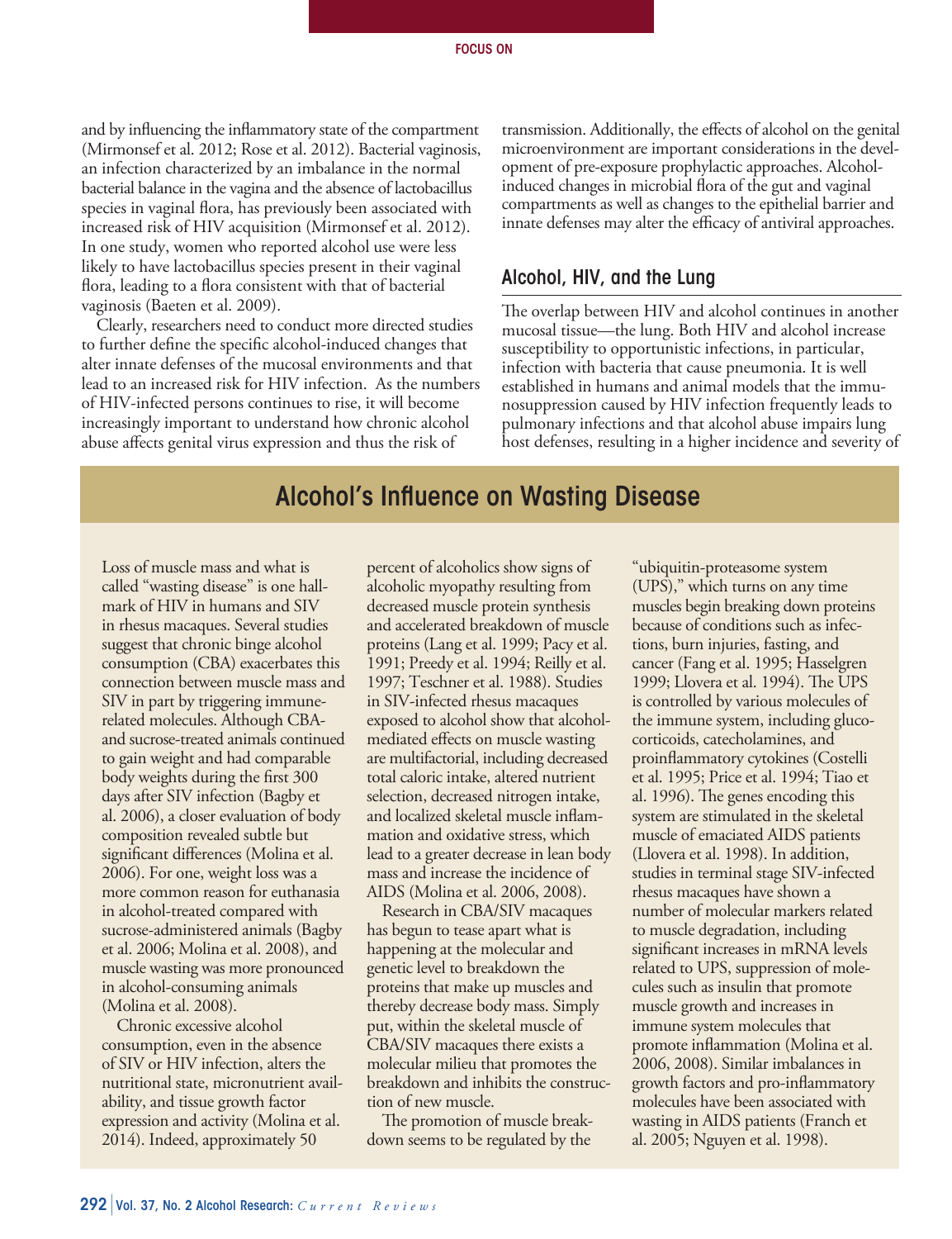pneumonia (Szabo et al. 2009; Young et al. 1989; Zhang et al. 2008), as detailed more specifically by Simet and Sisson, in this issue.

There are no reported clinical studies on the effect of AUD on the incidence and severity of opportunistic infections in PLWHA. And our longitudinal study of SIV infection to end-stage disease did not find more frequent secondary infections in alcohol-treated animals, nor were these infections, including pneumonias, a more likely underlying cause of end-stage disease in alcohol-treated animals (Bagby et al. 2006). This lack of a connection between alcohol and increased rate of lung infection may be attributed to the highly controlled biosafety practices used for these studies. Therefore, we set out to more fully address the influence of lung infection on host defense and SIV infection by measuring plasma and lung viral load in animals infected with pneumococcal bacteria load (Nelson et al. 2013). We chose pneumococcal

infection because bacterial pneumonias are the most prevalent pulmonary complication in PLWHA (Wallace et al. 1993), and alcohol consumption is a well-known risk factor for bacteremic pneumococcal pneumonia in non–HIV- and HIV-infected populations (Nuorti et al. 2000).

We injected a sublethal dose of S. pneumoniae into a segment of the right lung of SIV-infected macaques. Twenty-four hours later, both alcohol-treated and sucrose control animals showed higher viral loads in bronchoalveolar lavage (BAL) fluid, which remained increased for at least 14 days in chronic alcohol-treated macaques. That said, we did not see differences between the alcohol-treated and sucrose control animals in plasma viral load, disease progression, or cytokine and neutrophil recruitment response. However, the early increase in local (lung) viral replication coincided with the host proinflammatory response that included nuclear factor (NF)-kB activation

# Alcohol's Influence on Wasting Disease (*continued)*

Studies in CBA/SIV macaques further confirmed the involvement of the UPS in muscle wasting, demonstrating that CBA increased molecules that hinder muscle growth and increased UPS activity in skeletal muscle in SIV-infected animals in the late stages of the disease. Moreover, those studies provided evidence of significant localized inflammatory milieu reflected in increased tumor necrosis factor (TNF)-α, interleukin (IL)-6, and IL-1β (LeCapitaine et al. 2011). Together, these findings suggest that inside the skeletal muscles of CBA/ SIV macaques there exists a molecular milieu that favors the breakdown of muscle protein and suppresses its creation, while promoting a local proinflammatory state that compromises muscle health, leading to wasting.

#### References

Costelli, P.; Garcia-Martinez, C.; Llovera, M.; et al. Muscle protein waste in tumor-bearing rats is effectively antagonized by a beta 2-adrenergic agonist (clenbuterol): Role of the ATP-ubiquitin-dependent proteolytic pathway. *Journal of Clinical Investigation* 95:2367–2372, 1995.

Fang, C.H.; Tiao, G.; James, H.; et al. Burn injury stimulates multiple proteolytic pathways in skeletal muscle, including the ubiquitin-energy-dependent pathway. *Journal of the American College of Surgeons* 180:161–170, 1995.

Franch, H.A., and Price, S.R. Molecular signaling pathways regulating muscle proteolysis during atrophy. *Current Opinion in Clinical Nutrition and Metabolic Care* 8:271–275, 2005.

Hasselgren, P.O. Role of the ubiquitin-proteasome pathway in sepsis-induced muscle catabolism. *Molecular Biology Reports* 26:71–76, 1999.

Lang, C.H.; Wu, D.; Frost, R.A.; et al. Inhibition of muscle protein synthesis by alcohol is associated with modulation of eIF2B and eIF4E. *American Journal of Physiology* 277:E268–E276, 1999.

LeCapitaine, N.J.; Wang, Z.Q.; Dufour, J.P.; et al. Disrupted anabolic and catabolic processes may contribute to alcohol-accentuated SAIDS-associated wasting. *Journal of Infectious Diseases* 204:1246– 1255, 2011.

Llovera, M.; Garcia-Martinez, C.; Agell, N.; et al. Ubiquitin gene expression is increased in skeletal muscle of tumour-bearing rats. *FEBS Letters* 338:311–318, 1994.

Llovera, M.; Garcia-Martinez, C.; Agell, N.; et al. Ubiquitin and proteasome gene expression is increased in skeletal muscle of slim AIDS patients. *International Journal of Molecular Medicine* 2:69–73, 1998.

Molina, P.E.; Gardner, J.D.; Souza-Smith, F.M.; et al. Alcohol abuse: Critical pathophysiological processes and contribution to disease burden. *Physiology* 29:203–215, 2014.

Molina, P.E.; Lang, C.H.; McNurlan, M.; et al. Chronic alcohol accentuates simian acquired immunodeficiency syndrome-associated wasting. *Alcoholism: Clinical and Experimental Research* 32:138–147, 2008.

Molina, P.E.; McNurlan, M.; Rathmacher, J.; et al. Chronic alcohol accentuates nutritional, metabolic, and immune alterations during asymptomatic simian immunodeficiency virus infection. *Alcoholism: Clinical and Experimental Research* 30:2065–2078, 2006.

Nguyen, B.Y.; Clerici, M.; Venzon, D.J.; et al. Pilot study of the immunologic effects of recombinant human growth hormone and recombinant insulin-like growth factor in HIV-infected patients. *AIDS* 12:895– 904, 1998.

Pacy, P.J.; Preedy, V.R.; Peters, T.J.; et al. The effect of chronic alcohol ingestion on whole body and muscle protein synthesis: A stable isotope study. *Alcohol and Alcoholism* 26:505–513, 1991.

Preedy, V.R.; Salisbury, J.R.; and Peters, T.J. Alcoholic muscle disease: Features and mechanisms. *Journal of Pathology* 173:309–315, 1994.

Price, S.R.; England, B.K.; Bailey, J.L.; et al. Acidosis and glucocorticoids concomitantly increase ubiquitin and proteasome subunit mRNAs in rat muscle. *American Journal of Physiology* 267:C955–C960, 1994.

Reilly, M.E.; Mantle, D.; Richardson, P.J.; et al. Studies on the time-course of ethanol's acute effects on skeletal muscle protein synthesis: Comparison with acute changes in proteolytic activity. *Alcoholism: Clinical and Experimental Research* 21:792–798, 1997.

Teschner, M.; Schaefer, R.M.; Weissinger, F.; et al. Chronic ethanol ingestion enhances catabolism and muscle protease activity in acutely uremic rats. *Nephron* 50:338–344, 1988.

Tiao, G.; Fagan, J.; Roegner, V.; et al. Energyubiquitin-dependent muscle proteolysis during sepsis in rats is regulated by glucocorticoids. *J ournal of Clinical Investigation* 97:339–348, 1996.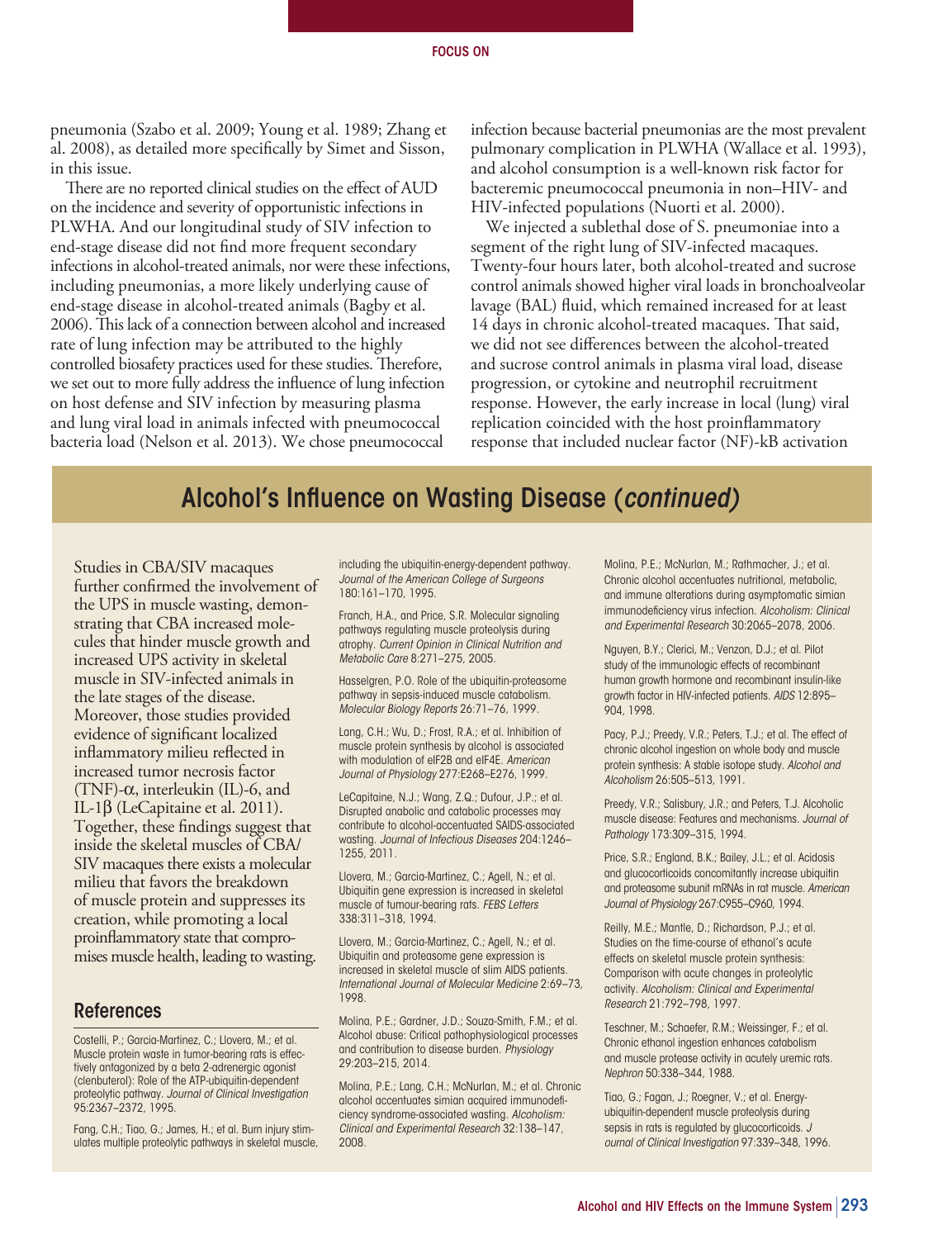in recovered alveolar macrophages. The mechanism responsible for sustained increase in BAL fluid SIV RNA remains to be elucidated. Because macrophage NF-kB activation was limited to 1 day postinfection, it is possible that transient activation in alveolar macrophages along with the continued alcohol delivery is sufficient to sustain viral replication by these long-lived viral reservoir cells (Blankson et al. 2002). Alternatively, it is plausible that increased viral replication in alcohol-treated macaques occurs in other CD4+ cells in the lung or that NF-kB–independent mechanisms may be operant in pulmonary SIV replication during bacterial infection.

## Alcohol/HIV Interactions on the Hematopoietic System

Although most attention has been placed on HIV's destruction of CD4+ T cells, AUD and HIV infection have been shown to independently cause defects in the normal formation of blood cells, a process known as hematopoiesis (Calenda et al. 1992; Yeung et al. 1988). Such changes potentially influence the replacement of cells that play a key role in innate and adaptive immunity. Prior to the development and use of effective ART, HIV patients commonly developed bone marrow pathologies, including dysplasia, impaired erythropoiesis, plasmacytosis, and lymphocytic infiltration into the marrow compartment (Calenda et al. 1992). Lymphocytic infiltration may represent cells recruited through inflammation, resulting in persistent local viral production in the bone marrow. In this regard, HIV has been shown to infect hematopoietic stem and progenitor cells (HSPCs) in a humanized mouse model (Nixon et al. 2013). Thus, bone marrow HSPC-containing proviral DNA may serve as a viral reservoir that, upon activation, may lead to increased local virus-mediated inflammation, further driving recruitment of lymphocytes that support more viral replication. Many of the antiretroviral drugs, including nucleoside reverse transcriptase inhibitors (NRTIs), non-NRTIs (NNRTIs), and protease inhibitors (PIs), largely correct these HIV-induced hematopoietic defects. However, side effects of these drugs are implicated in additional bone marrow pathologies (Baillou et al. 2003; Hernandez-Vallejo et al. 2013). In particular, ART seems to disrupt cells that serve a crucial role in guiding hematopoiesis. For example, PIs have been shown to promote aging and inhibit osteoblastic differentiation of mesenchymal stem cells, which may be a mechanism for reduced bone mineral density observed in PLWHA on ART (Hernandez-Vallejo et al. 2013; Yin et al. 2012). Binge alcohol administration also impairs osteoblastic differentiation, possibly contributing to dysregulated niche architecture. However, the combined effects of HIV, ART, and AUD on the bone marrow hematopoietic niche remain to be explored (Gong et al. 2004).

Conclusion

Both HIV and alcohol use clearly influence immune function, so it seems logical that, in tandem, they might have an additive influence on disease progression. In fact, research has begun to suggest that alcohol use by people infected with HIV can exacerbate an immune system that already is badly strained. The clearest connection between alcohol, HIV, and immune dysfunction is in the gastrointestinal tract where the damage alcohol does to the mucosal lining of the intestines leads to inflammation, barrier damage, and bacterial leakage, which in turn seems to strengthen HIV's grip. Indeed, alcohol's influence on the body's many mucosal tissues seems to be synergistic with those of HIV,

### Alcohol and Adaptive Immune Responses to HIV Infection

As described above, AUD has a significant impact on HIV disease through their direct and indirect pro- and anti-inflammatory effects. However, less is known about the effect of chronic alcohol use on the body's specific, adaptive immune response to the virus and virally infected cells seen in both PLWHA and rhesus macaques infected with SIV. As discussed in more detail in the textbox, "Alcohol's Influence on Wasting Disease," chronic alcohol administration to rhesus macaques increases the plasma viral set point, which is associated with disease progression. These higher viral loads could be due to greater virus production coincident with immune activation or to impaired adaptive host defense.

Studies in SIV-infected macaques consistently show higher levels of viremia in animals receiving alcohol (Bagby 2003, 2006; Kumar 2005; Poonia 2006; Nelson 2013). In humans, alcoholics have been shown to have higher levels of blood T cell activation and higher proportions of memory CD4+ and CD8+ T cells (Szabo et al. 2009). Thus, higher viral loads in alcohol-receiving macaques is likely a reflection of higher turnover of viral target cells in mucosal tissues (Poonia et al. 2005). That said, specific adaptive immune responses to SIV do not seem to be impaired in animals receiving alcohol. In fact, we found that virus-specific CD8+ T cell responses in blood are even higher in alcohol-fed animals, which is likely a reflection of the higher viral loads in these animals (Pahar et al. 2013). Similarly, alcohol use seems to have little influence on viral-specific cellular immune responses in HIV/HCV coinfected patients (Graham et al. 2007).

Although a myriad of immunologic defects have been described in the blood of human drinkers (Szabo et al. 2009) and macaques (Siggins et al. 2009) receiving alcohol, the underlying mechanisms of these defects have yet to be elucidated. In addition, the blood is merely a "window" reflecting only a small part of the immune system as a whole, and the effects of mucosal barrier damage and inflammation may not be adequately reflected in monitoring peripheral blood alone.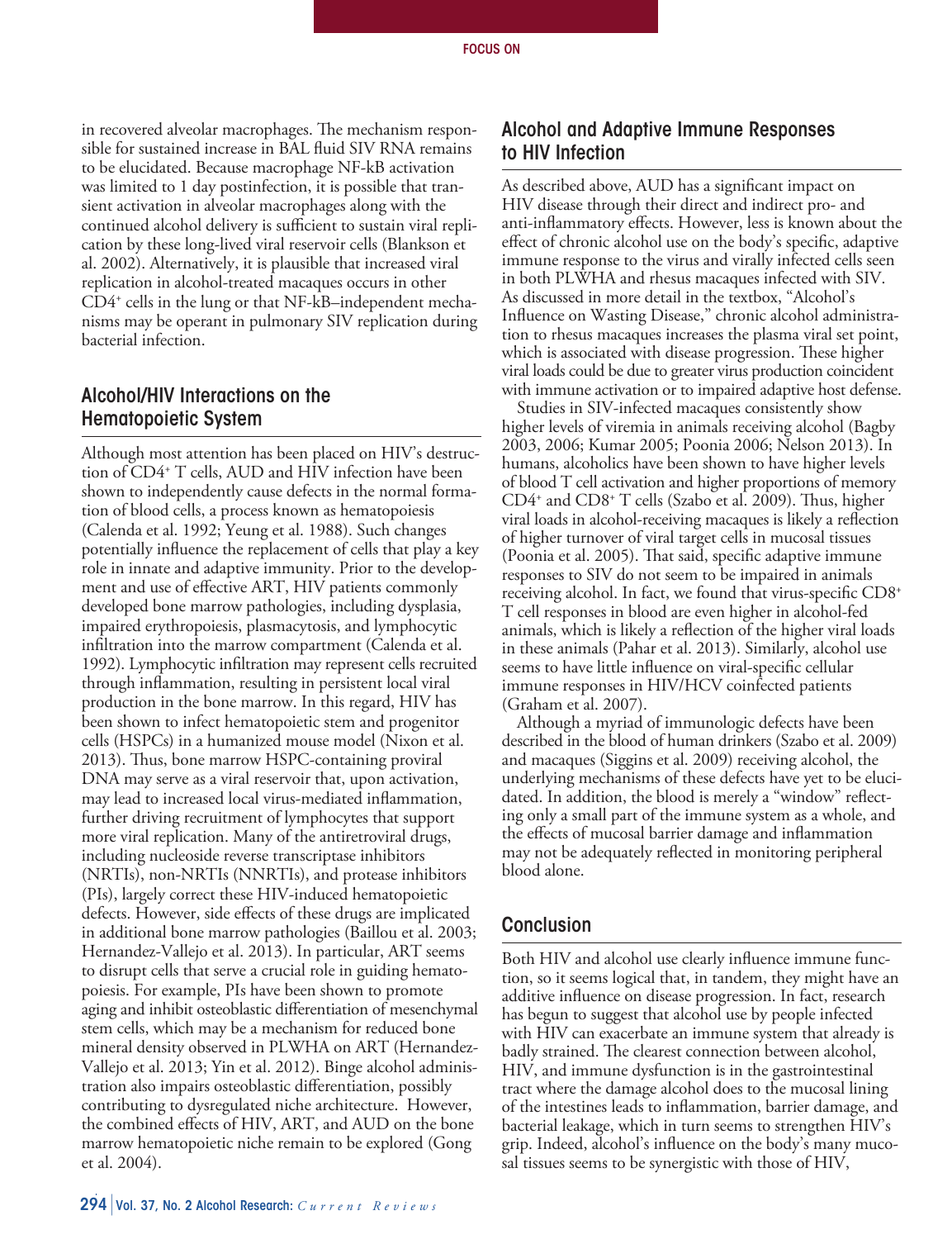including the tissues of the intestines, the genital tract, and the lung, where chronic inflammation results in increased local and systemic viral replication, resulting in environments in mucosal tissues that both worsen disease progression, and increase the risks of viral transmission. Much more research remains to be done to clarify the interaction between and among alcohol, HIV, and the immune system and to elucidate the mechanisms involved in this complex interaction.

#### Acknowledgments

The author thanks Beth Azar, M.A., science editor for *Alcohol Research: Current Reviews*, for her help in the preparation of this article. Support for this work also was provided by NIAAA P60 grant AA–00983.

#### Financial Disclosure

The authors declare that they have no competing financial interests.

#### References

Amedee, A.M.; Veazey, R.S.; Molina, P.E.; et al. Chronic binge alcohol increases susceptibility to rectal SIV infection in Macaques. *AIDS* 28(16):2485–2487, 2014. PMID: 25265232

Anderson, D.J.; Marathe, J.; and Pudney, J. The structure of the human vaginal stratum corneum and its role in immune defense. *American Journal of Reproductive Immunology* 71:618–623, 2014. PMID: 24661416

Asquith, M.; Pasala, S.; Engelmann, F.; et al. Chronic ethanol consumption modulates growth factor release, mucosal cytokine production, and microRNA expression in nonhuman primates. *Alcoholism: Clinical and Experimental Research* 38:980–993, 2014. PMID: 24329418

Avettand-Fenoel, V.; Hocqueloux, L.; Muller-Trutwin, M.; et al. Greater diversity of HIV DNA variants in the rectum compared to variants in the blood in patients without HAART. *Journal of Medical Virology* 83:1499–1507, 2011. PMID: 21739438

Azar, M.M.; Springer, S.A.; Meyer, J.P.; and Altice, F.L. A systematic review of the impact of alcohol use disorders on HIV treatment outcomes, adherence to antiretroviral therapy and health care utilization. *Drug and Alcohol Dependence* 112:178–193, 2010. PMID: 20705402

Baeten, J.M.; Hassan, W.M.; Chohan, V.; et al. Prospective study of correlates of vaginal Lactobacillus colonisation among high-risk HIV-1 seronegative women. *Sexually Transmitted Infections* 85:348–353, 2009. PMID: 19329442

Bagasra, O.; Kajdacsy-Balla, A.; Lischner, H.W.; and Pomerantz, R.J. Alcohol intake increases human immunodeficiency virus type 1 replication in human peripheral blood mononuclear cells. *Journal of Infectious Diseases* 167:789–797, 1993. PMID: 8450242

Bagby, G.J.; Stoltz, D.A.; Zhang, P.; et al. Simian immunodeficiency virus, infection, alcohol and host defense. *Alcoholism: Clinical and Experimental Research* 22(5 Suppl):193S–195S, 1998. PMID: 9727633

Bagby, G.J.; Stoltz, D.A.; Zhang, P.; et al. The effect of chronic binge ethanol consumption on the primary stage of SIV infection in rhesus macaques. *Alcoholism: Clinical and Experimental Research* 27:495–502, 2003. PMID: 12658116

Bagby, G.J.; Zhang, P.; Purcell, J.E.; et al. Chronic binge ethanol consumption accelerates progression of simian immunodeficiency virus disease. *Alcoholism: Clinical and Experimental Research* 30:1781–1790, 2006. PMID: 17010145

Baillou, C.; Simon, A.; Leclercq, V.; et al. Highly active antiretroviral therapy corrects hematopoiesis in HIV-1 infected patients: Interest for peripheral blood stem cell-based gene therapy. *AIDS* 17:563–574, 2003. PMID: 12598777

Baum, M.K.; Rafie, C.; Lai, S.; et al. Alcohol use accelerates HIV disease progression. *AIDS Research and Human Retroviruses* 26:511–518, 2010. PMID: 20455765

Blankson, J.N.; Persaud, D.; and Siliciano, R.F. The challenge of viral reservoirs in HIV-1 infection. *Annual Review of Medicine* 53:557–593, 2002. PMID: 11818490

Braithwaite, R.S.; Conigliaro, J.; Roberts, M.S.; et al. Estimating the impact of alcohol consumption on survival for HIV+ individuals. *AIDS Care* 19:459–466, 2007. PMID: 17453583

Brenchley, J.M.; Paiardini, M.; Knox, K.S.; et al. Differential Th17 CD4 T-cell depletion in pathogenic and nonpathogenic lentiviral infections. *Blood* 112:2826–2835, 2008. PMID: 18664624

Brenchley, J.M.; Price, D.A.; and Douek, D.C. HIV disease: Fallout from a mucosal catastrophe? *Nature Immunology* 7:235–239, 2006*a*. PMID: 16482171

Brenchley, J.M.; Price, D.A.; Schacker, T.W.; et al. Microbial translocation is a cause of systemic immune activation in chronic HIV infection. *Nature Medicine* 12:1365–1371, 2006*b*. PMID: 17115046

Brenchley, J.M.; Schacker, T.W.; Ruff, L.E.; et al. CD4+ T cell depletion during all stages of HIV disease occurs predominantly in the gastrointestinal tract. *Journal of Experimental Medicine* 200:749–759, 2004. PMID: 15365096

Bryant, K.J.; Nelson, S.; Braithwaite, R.S.; and Roach, D. Integrating HIV/AIDS and alcohol research. *Alcohol Research & Health* 33:167–178, 2010. PMID: 23584058

Calenda, V., and Chermann, J.C. The effects of HIV on hematopoiesis. *European Journal of Haematology* 48:181–186, 1992. PMID: 1592096

Carias, A.M.; McCoombe, S.; McRaven, M.; et al. Defining the interaction of HIV-1 with the mucosal barriers of the female reproductive tract. *Journal of Virology* 87:11388– 11400, 2013. PMID: 23966398

Cario, E.; Gerken, G.; and Podolsky, D.K. Toll-like receptor 2 enhances ZO-1-associated intestinal epithelial barrier integrity via protein kinase C. *Gastroenterology* 127:224– 238, 2004. PMID: 15236188

Carrieri, M.P.; Protopopescu, C.; Raffi, F.; et al. Low alcohol consumption as a predictor of higher CD4+ cell count in HIV-treated patients: A French paradox or a proxy of healthy behaviors? The ANRS APROCO-COPILOTE CO-08 Cohort. *Journal of Acquired Immune Deficiency Syndromes* 65:e148–e150, 2014. PMID: 24346641

Cecchinato, V., and Franchini, G. Th17 cells in pathogenic simian immunodeficiency virus infection of macaques. *Current Opinion in HIV and AIDS* 5:141–145, 2010. PMID: 20543591

Chander, G.; Lau, B.; and Moore, R.D. Hazardous alcohol use: A risk factor for non-adherence and lack of suppression in HIV infection. *Journal of Acquired Immune Deficiency Syndromes* 43:411–417, 2006. PMID: 17099312

Coates, R.A.; Farewell, V.T.; Raboud, J.; et al. Cofactors of progression to acquired immunodeficiency syndrome in a cohort of male sexual contacts of men with human immunodeficiency virus disease. *American Journal of Epidemiology* 132:717–722, 1990. PMID: 2403112

Cohen, M.S. HIV and sexually transmitted diseases: Lethal synergy. *Topics in HIV Medicine* 12:104–107, 2004. PMID: 15516707

Cohen, M.S.; Chen, Y.Q.; McCauley, M.; et al. Prevention of HIV-1 infection with early antiretroviral therapy. *New England Journal of Medicine* 365:493–505, 2011. PMID: 21767103

Cole, A.M. Innate host defense of human vaginal and cervical mucosae. *Current Topics in Microbiology and Immunology* 306:199–230, 2006. PMID: 16909923

Conen, A.; Wang, Q.; Glass, T.R.; et al. Association of alcohol consumption and HIV surrogate markers in participants of the Swiss HIV cohort study. *Journal of Acquired Immune Deficiency Syndromes* 64:472–478, 2013. PMID: 23892243

Cook, R.T.; Stapleton, J.T.; Ballas, Z.K.; and Klinzman, D. Effect of a single ethanol exposure on HIV replication in human lymphocytes. *Journal of Investigative Medicine*  45:265–271, 1997. PMID: 9249999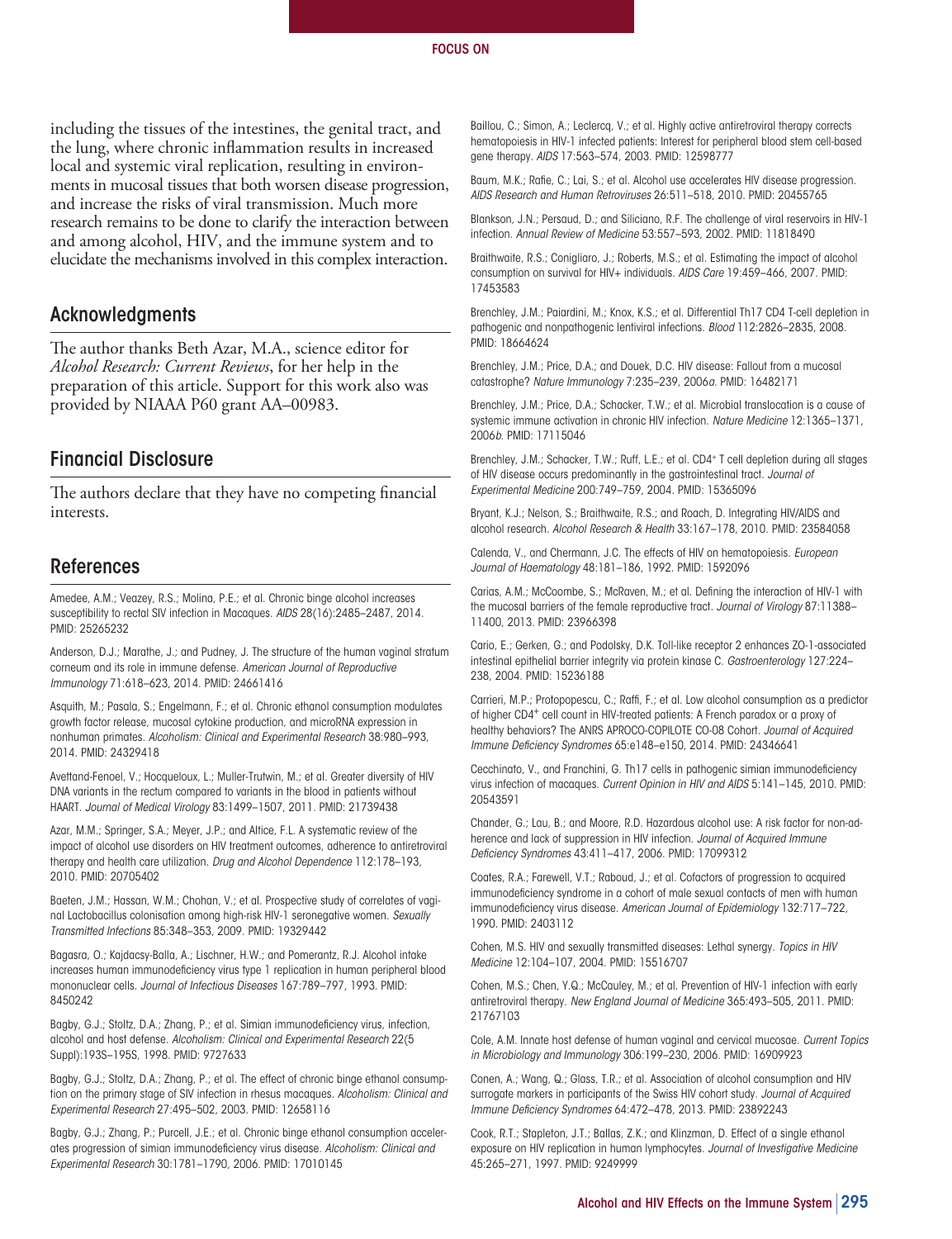Deeks, S.G.; Kitchen, C.M.; Liu, L.; et al. Immune activation set point during early HIV infection predicts subsequent CD4+ T-cell changes independent of viral load. *Blood*  104:942–947, 2004. PMID: 15117761

Douek, D. HIV disease progression: Immune activation, microbes, and a leaky gut. *Topics in HIV Medicine* 15:114–117, 2007. PMID: 17720995

Elamin, E.E.; Masclee, A.A.; Dekker, J.; and Jonkers, D.M. Ethanol metabolism and its effects on the intestinal epithelial barrier. *Nutrition Reviews* 71:483–499, 2013. PMID: 23815146

Fong, I.W.; Read, S.; Wainberg, M.A.; et al. Alcoholism and rapid progression to AIDS after seroconversion. *Clinical Infectious Diseases* 19:337–338, 1994. PMID: 7986912

Fukata, M.; Vamadevan, A.S.; and Abreu, M.T. Toll-like receptors (TLRs) and Nod-like receptors (NLRs) in inflammatory disorders. *Seminars in Immunology* 21:242–253, 2009. PMID: 19748439

Galvan, F.H.; Bing, E.G.; Fleishman, J.A.; et al. The prevalence of alcohol consumption and heavy drinking among people with HIV in the United States: Results from the HIV Cost and Services Utilization Study. *Journal of Studies on Alcohol* 63:179–186, 2002. PMID: 12033694

Giorgi, J.V.; Lyles, R.H.; Matud, J.L.; et al. Predictive value of immunologic and virologic markers after long or short duration of HIV-1 infection. *Journal of Acquired Immune Deficiency Syndromes* 29:346–355, 2002. PMID: 11917238

Gong, Z., and Wezeman, F.H. Inhibitory effect of alcohol on osteogenic differentiation in human bone marrow-derived mesenchymal stem cells. *Alcoholism: Clinical and Experimental Research* 28:468–479, 2004. PMID: 15084905

Graham, C.S.; Wells, A.; Edwards, E.M.; et al. Effect of exposure to injection drugs or alcohol on antigen-specific immune responses in HIV and hepatitis C virus coinfection. *Journal of Infectious Diseases* 195:847–856, 2007. PMID: 17299715

Hahn, J.A., and Samet, J.H. Alcohol and HIV disease progression: Weighing the evidence. *Current HIV/AIDS Reports* 7:226–233, 2010. PMID: 20814765

Hernandez-Vallejo, S.J.; Beaupere, C.; Larghero, J.; et al. HIV protease inhibitors induce senescence and alter osteoblastic potential of human bone marrow mesenchymal stem cells: Beneficial effect of pravastatin. *Aging Cell* 12:955–965, 2013. PMID: 23795945

Homans, J.; Christensen, S.; Stiller, T.; et al. Permissive and protective factors associated with presence, level, and longitudinal pattern of cervicovaginal HIV shedding. *Journal of Acquired Immune Deficiency Syndromes* 60:99–110, 2012. PMID: 22517416

Ivanov, I.I.; Atarashi, K.; Manel, N.; et al. Induction of intestinal Th17 cells by segmented filamentous bacteria. *Cell* 139:485–498, 2009. PMID: 19836068

Joint United Nations Programme on HIV/AIDS. *AIDS Global Report: UNAIDS Report on the Global AIDS Epidemic 2013*. Geneva: UNAIDS/JC2502/1/E, 2013. Available at: http://www.unaids.org/en/media/unaids/contentassets/documents/epidemiology/2013/ gr2013/unaids\_global\_report\_2013\_en.pdf. Accessed August 26, 2014.

Kalichman, S.C.; Grebler, T.; Amaral, C.M.; et al. Assumed infectiousness, treatment adherence and sexual behaviours: Applying the Swiss Statement on infectiousness to HIV-positive alcohol drinkers. *HIV Medicine* 14:263–272, 2013. PMID: 23107801

Kaslow, R.A.; Blackwelder, W.C.; Ostrow, D.G.; et al. No evidence for a role of alcohol or other psychoactive drugs in accelerating immunodeficiency in HIV-1-positive individuals: A report from the Multicenter AIDS Cohort Study. *JAMA: Journal of the American Medical Association* 261:3424–3429, 1989. PMID: 2524608

Klatt, N.R., and Brenchley, J.M. Th17 cell dynamics in HIV infection. *Current Opinion in HIV and AIDS* 5:135–140, 2010. PMID: 20543590

Klatt, N.R.; Canary, L.A.; Sun, X.; et al. Probiotic/prebiotic supplementation of antiretrovirals improves gastrointestinal immunity in SIV-infected macaques. *Journal of Clinical Investigation* 123:903–907, 2013. PMID: 23321668

Klatt, N.R.; Harris, L.D.; Vinton, C.L.; et al. Compromised gastrointestinal integrity in pigtail macaques is associated with increased microbial translocation, immune activation, and IL-17 production in the absence of SIV infection. *Mucosal Immunology*  3:387–398, 2010. PMID: 20357762

Korn, L.L.; Thomas, H.L.; Hubbeling, H.G.; et al. Conventional CD4<sup>+</sup> T cells regulate IL-22-producing intestinal innate lymphoid cells. *Mucosal Immunology 7:1045-1057,*  2014. PMID: 24448096

Kumar, R.; Perez-Casanova, A.E.; Tirado, G.; et al. Increased viral replication in simian immunodeficiency virus/simian-HIV-infected macaques with self-administering model of chronic alcohol consumption. *Journal of Acquired Immune Deficiency Syndromes*  39:386–390, 2005. PMID: 16010157

Lefevre, F.; O'Leary, B.; Moran, M.; et al. Alcohol consumption among HIV-infected patients. *Journal of General Internal Medicine* 10:458–460, 1995. PMID: 7472704

Li, Q.; Estes, J.D.; Schlievert, P.M.; et al. Glycerol monolaurate prevents mucosal SIV transmission. *Nature* 458:1034–1038, 2009. PMID: 19262509

Ling, B.; Mohan, M.; Lackner, A.A.; et al. The large intestine as a major reservoir for simian immunodeficiency virus in macaques with long-term, nonprogressing infection. *Journal of Infectious Diseases* 202:1846–1854, 2010. PMID: 21050120

McHardy, I.H.; Li, X.; Tong, M.; et al. HIV Infection is associated with compositional and functional shifts in the rectal mucosal microbiota. *Microbiome* 1:26, 2013. PMID: 24451087

Mehandru, S.; Poles, M.A.; Tenner-Racz, K.; et al. Primary HIV-1 infection is associated with preferential depletion of CD4<sup>+</sup> T lymphocytes from effector sites in the gastrointestinal tract. *Journal of Experimental Medicine* 200:761–770, 2004. PMID: 15365095

Mirmonsef, P.; Krass, L.; Landay, A.; and Spear G.T. The role of bacterial vaginosis and trichomonas in HIV transmission across the female genital tract. *Current HIV Research*  10:202–210, 2012. PMID: 22384839

Mogensen, T.H.; Melchjorsen, J.; Larsen, C.S.; and Paludan, S.R. Innate immune recognition and activation during HIV infection. *Retrovirology* 7:54, 2010. PMID: 20569472

Molina, P.E.; Happel, K.I.; Zhang, P.; et al. Focus on: Alcohol and the immune system. *Alcohol Research & Health* 33:97–108, 2010. PMID: 23579940

Mowat, A.M., and Viney, J.L. The anatomical basis of intestinal immunity. *Immunological Reviews* 156:145–166, 1997. PMID: 9176706

Nelson, S.; Happel, K.I.; Zhang, P.; et al. Effect of bacterial pneumonia on lung simian immunodeficiency virus (SIV) replication in alcohol consuming SIV-infected rhesus macaques. *Alcoholism: Clinical and Experimental Research* 37:969–977, 2013. PMID: 23414480

Nixon, C.C.; Vatakis, D.N.; Reichelderfer, S.N.; et al. HIV-1 infection of hematopoietic progenitor cells in vivo in humanized mice. *Blood* 122:2195–2204, 2013. PMID: 23886835

Nuorti, J.P.; Butler, J.C.; Gelling, L.; et al. Epidemiologic relation between HIV and invasive pneumococcal disease in San Francisco County, California. *Annals of Internal Medicine* 132:182–190, 2000. PMID: 10651598

Ouyang, W., and Valdez, P. IL-22 in mucosal immunity. *Mucosal Immunology* 1:335– 338, 2008. PMID: 19079197

Pahar, B.; Amedee, A.M.; Thomas, J.; et al. Effects of alcohol consumption on antigen-specific cellular and humoral immune responses to SIV in rhesus macaques. *Journal of Acquired Immune Deficiency Syndromes* 64:332–341, 2013. PMID: 23799411

Paiardini, M. Th17 cells in natural SIV hosts. *Current Opinion in HIV and AIDS* 5:166– 172, 2010. PMID: 20543595

Palepu, A.; Tyndall, M.W.; Li, K.; et al. Alcohol use and incarceration adversely affect HIV-1 RNA suppression among injection drug users starting antiretroviral therapy. *Journal of Urban Health* 80:667–675, 2003. PMID: 14709714

Parlesak, A.; Schafer, C.; Schutz, T.; et al. Increased intestinal permeability to macromolecules and endotoxemia in patients with chronic alcohol abuse in different stages of alcohol-induced liver disease. *Journal of Hepatology* 32:742–747, 2000. PMID: 10845660

Picker, L.J. Immunopathogenesis of acute AIDS virus infection. *Current Opinion in Immunology* 18:399–405, 2006. PMID: 16753288

Pol, S.; Artru, P.; Thepot, V.; et al. Improvement of the CD4 cell count after alcohol withdrawal in HIV-positive alcoholic patients. *AIDS* 10:1293–1294, 1996. PMID: 8883595

Poles, M.A.; Boscardin, W.J.; Elliott, J.; et al. Lack of decay of HIV-1 in gut-associated lymphoid tissue reservoirs in maximally suppressed individuals. *Journal of Acquired Immune Deficiency Syndromes* 43:65–68, 2006. PMID: 16936559

Poonia, B.; Nelson, S.; Bagby, G.J.; et al. Chronic alcohol consumption results in higher simian immunodeficiency virus replication in mucosally inoculated rhesus macaques. *AIDS Research and Human Retroviruses* 21:863–868, 2005. PMID: 16225413